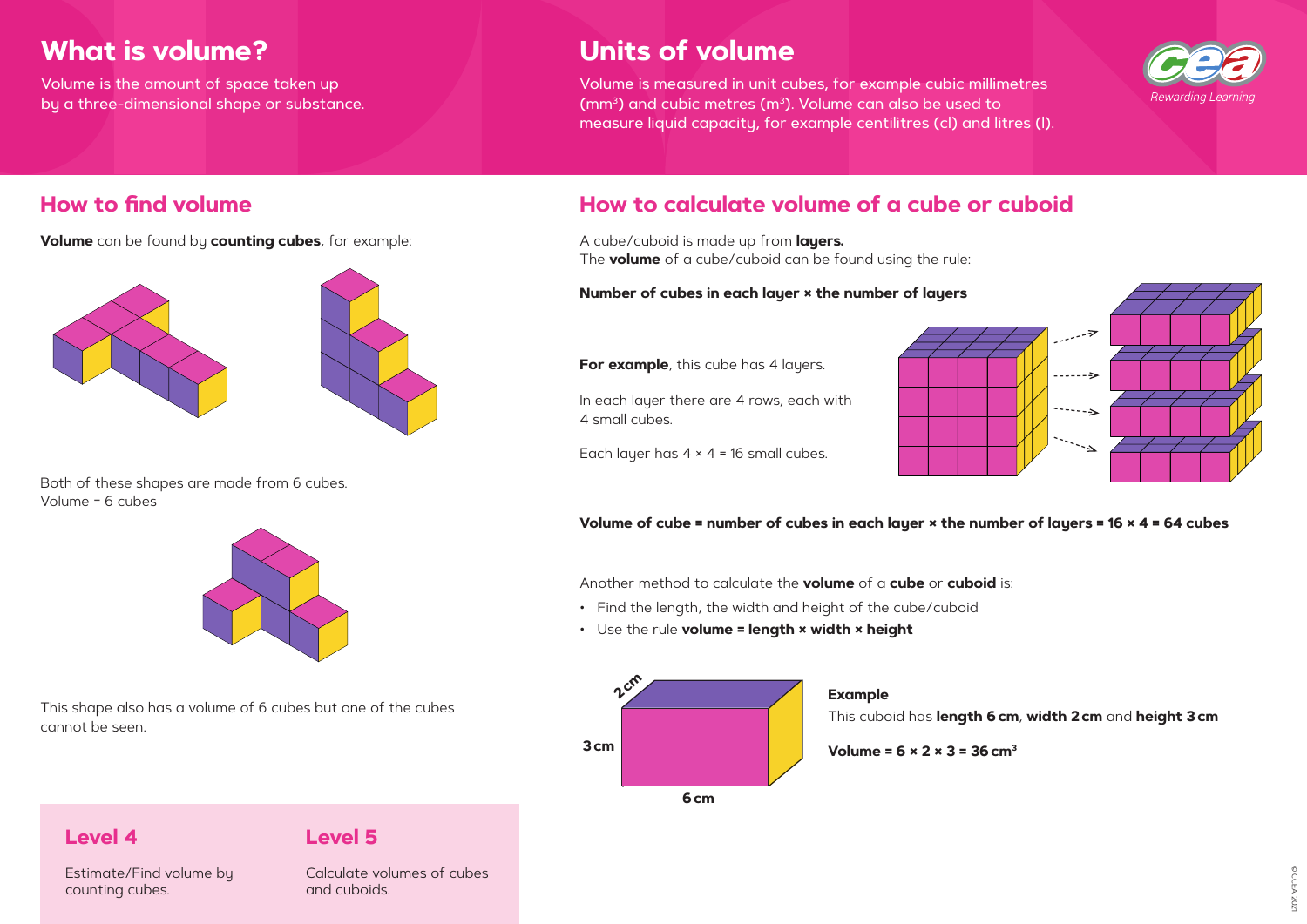© CCEA 202 © CCEA 2021

# **composite 3-D shape**

To calculate the **volume** of a **composite 3-D shape:**

- **• Split** the 3-D shape into two or more parts
- Calculate the volume of each part
- Find the **total volume** by **adding** the separate volumes

A prism is a solid shape with two flat identical faces found at each end. This face is known as the **cross-sectional area**.

To calculate the **volume** of a **prism:**

- Identify the **cross-sectional area**
- **Calculate** the **area** of the **cross-sectional area**
- **Multiply** the **cross-sectional area** by the **length**

**Volume of a prism = cross-sectional area × length**

The **area** of the right-angled triangle is **(8 × 5) ÷ 2 = 20cm²**

To find the **volume** multiply the cross-sectional area by the length

#### **Volume = 20 × 3 = 60cm³**



**For example,** split this 3-D shape into a cuboid (**A**) and a cube (**B**)

**Total volume = 750 + 125 = 875cm³**

#### **Example**

Calculate the volume of this **triangular prism**.



Volume of  $A = 15 \times 5 \times 10 = 750$  cm<sup>3</sup>

Volume of  $\mathbf{B} = 5 \times 5 \times 5 = 125 \text{ cm}^3$ 

The cross-sectional area of this prism is a **right-angled triangle.**

## **Level 6**

Calculate composite volumes of cubes and cuboids.

# **How to calculate volume of a how to calculate volume of a prism**

# **What is volume?**

Volume is the amount of space taken up by a three-dimensional shape or substance.



# **Units of volume**

Volume is measured in unit cubes, for example cubic millimetres ( $mm<sup>3</sup>$ ) and cubic metres ( $m<sup>3</sup>$ ). Volume can also be used to measure liquid capacity, for example centilitres (cl) and litres (l).